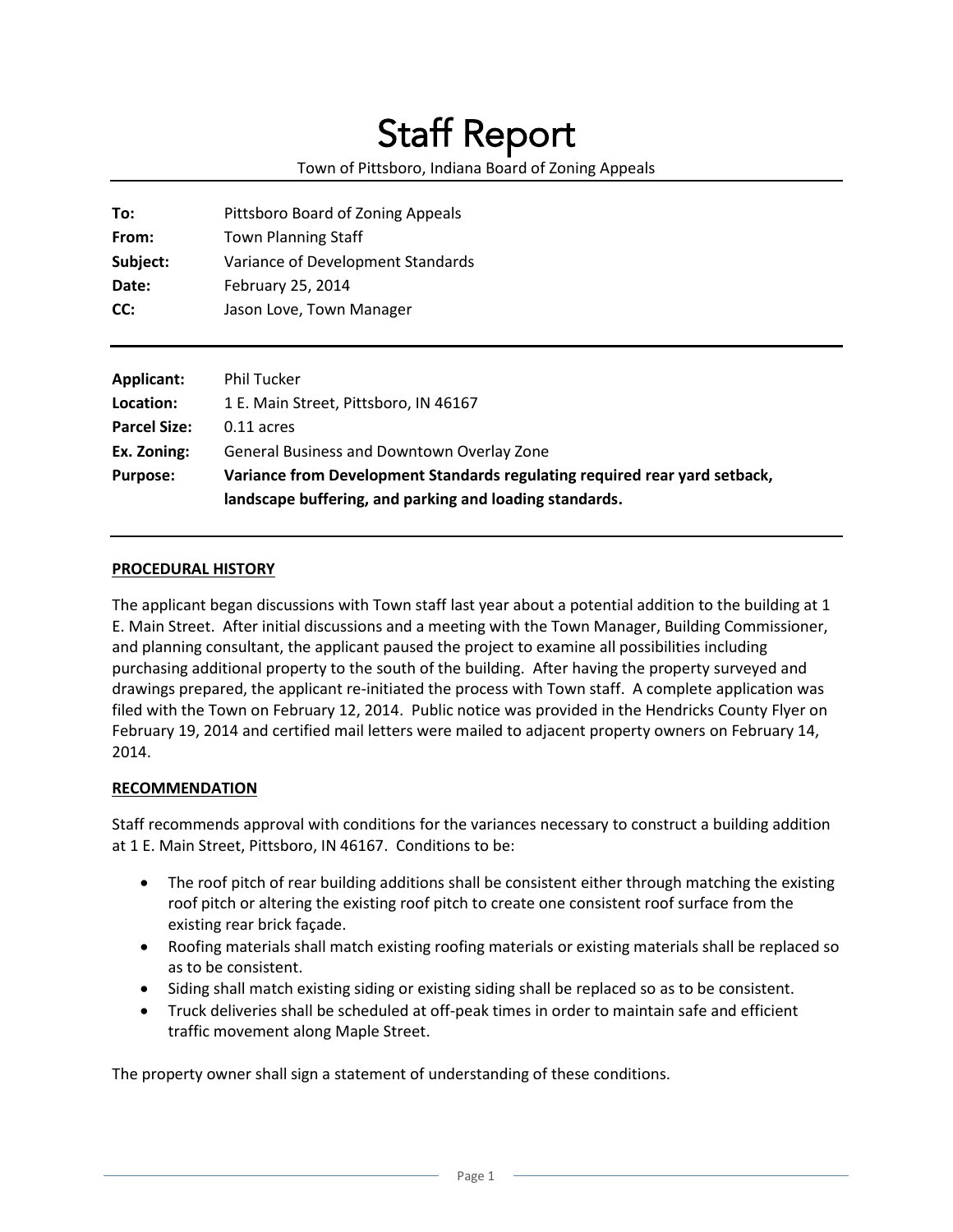### **SUMMARY OF ISSUES**

The following information was considered in formulating the recommendation:

#### *Application*

The application fee has been paid and the application is complete pending proof of certified mail notice to adjacent property owners.

#### *Technical Advisory Committee (TAC)*

It was determined a full TAC meeting including representatives from the Pittsboro Fire Department, Pittsboro Police Department, North West Hendricks School Corporation, and Pittsboro Parks Department was not necessary. The Town Manager, Building Commissioner, and planning consultant have discussed the proposal on several occasions.

#### *Pittsboro Zoning Ordinance*

The parcel is zoned General Business (GB) and is within the Downtown Overlay Zone; the underlying zoning will remain unchanged. The variances are sought from development standards pertaining to rear yard setback, landscape buffering, and off street parking and loading. Specifically:

 Variance from Development Standards of Section 5.9 C) 2) c) *Rear Yard Setback – Thirty feet minimum for businesses serviced from rear or ten feet otherwise.*

Applicant seeks to reduce the required rear setback to two feet.

 Variance from Development Standards of Section 10.9 C) 2) *Level "B" Buffer*

Applicant seeks to provide no landscape buffer.

 Variance from Development Standards of Section 8 *Off Street Parking and Loading*

Applicant seeks to provide no off street parking and loading.

#### *Town of Pittsboro Comprehensive Plan*

The Comprehensive Plan Land Use Map identifies this area as Neighborhood Commercial. Neighborhood commercial use is characterized as:

*The Neighborhood Commercial district is established to promote development of areas for convenience uses that tend to meet the daily needs of the residents of the immediate residential land uses. This district should allow a mixed uses including residential, small office (realtor, doctor), small commercial uses less than 2,500 square feet (hardware store, beauty shop, dry cleaners, coffee shop), specialty shops, and small strip centers (less than 10,000 square feet). Uses within this district should be regulated in intensity and character to ensure compatibility with surrounding land uses. Development in this district should be limited in size and scale to promote pedestrian access.*